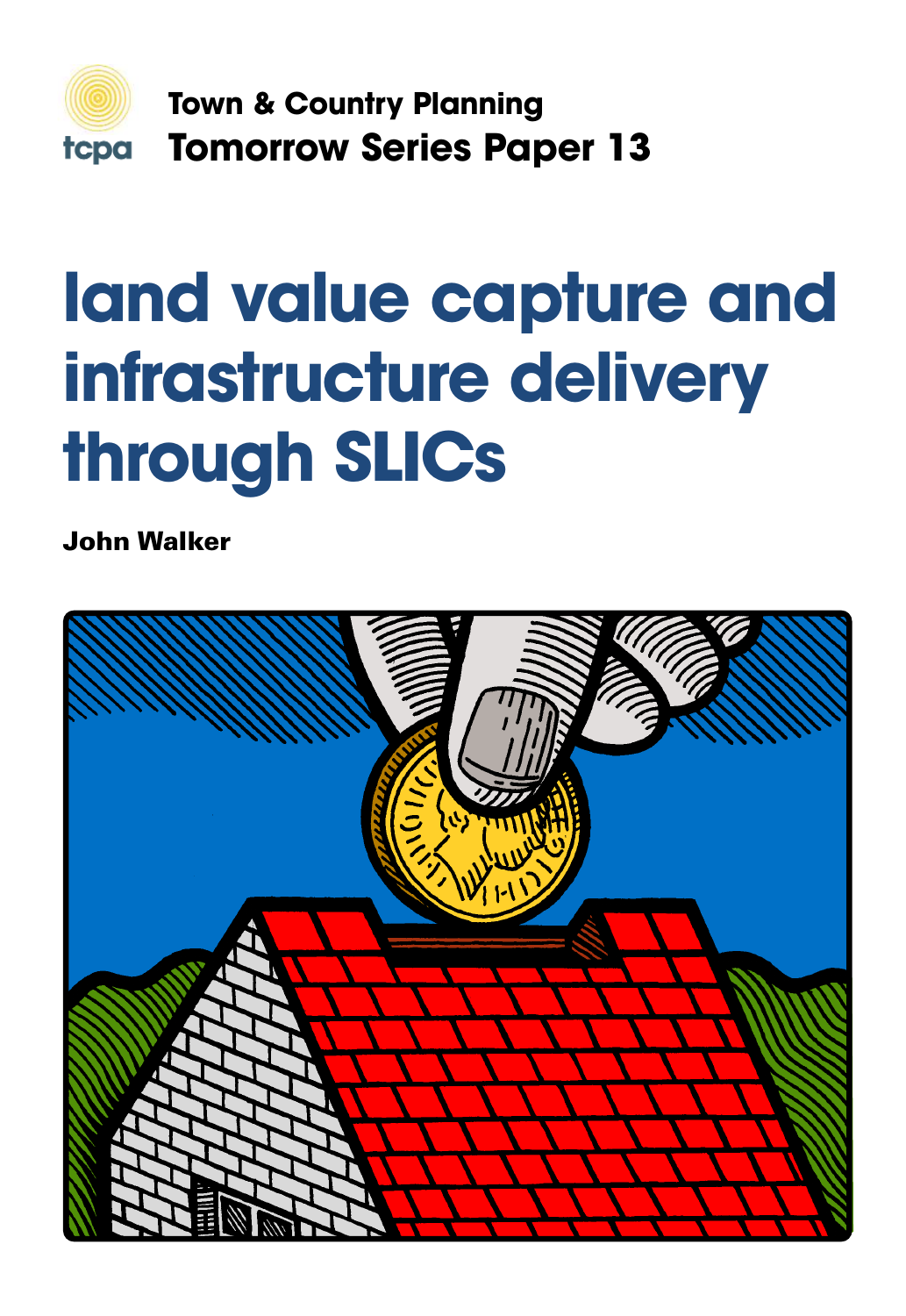## **Foreword**

John Walker's new contribution to the Town & Country Planning Tomorrow Series takes the Association's highly successful Garden Cities campaign a step further, by making an important contribution to the debate about how we create sustainable new communities as part of the solution to the UK's chronic housing crisis.

So far, the TCPA's campaign has seen 'locally planned large scale development' appearing as a rung on the Government's strategy for housing, and the principles of Garden Cities cited in the Prime Minister's speech on infrastructure and within the National Planning Policy Framework. This is the first time that Garden Cities have been mentioned in national policy for over 40 years.

However, Garden Cities and Suburbs will not be delivered without access to long-term patient investment to meet up-front infrastructure costs. De-risking development for investors is a key requirement in unlocking the potential of high-quality new communities.

History shows that, properly managed and underwritten by the capture of land values, large-scale new developments can work financially. Capturing the increase in land values arising from the grant of planning permission was the crucial and highly successful funding model used in the development of the original Garden Cities and the post-war New Towns.

In this Tomorrow Series paper, John Walker takes us to present day, building on the lessons of the New Towns, and in particular lessons from Milton Keynes, by presenting a new, SLIC proposition – a Strategic Land and Infrastructure Contract – that would enable timely and predictable provision of essential infrastructure to be committed at an early stage, enhancing both investor and community confidence in the quality and deliverability of new Garden Cities and Suburbs. It might even make use of New Town legislation!

#### **Lee Shostak**

Chair, TCPA

#### **Acknowledgements**

Thanks are due to Roger Humber, who chaired the Milton Keynes landowners group, Dennis Hone, formerly of English Partnerships and Milton Keynes Partnerships, which fronted the public sector side of the Milton Keynes Tariff, and Henry Cleary, formerly of the Department for Communities and Local Government, who first encouraged me to articulate the principles of Strategic Land and Infrastructure Contracts in writing.

#### **John Walker**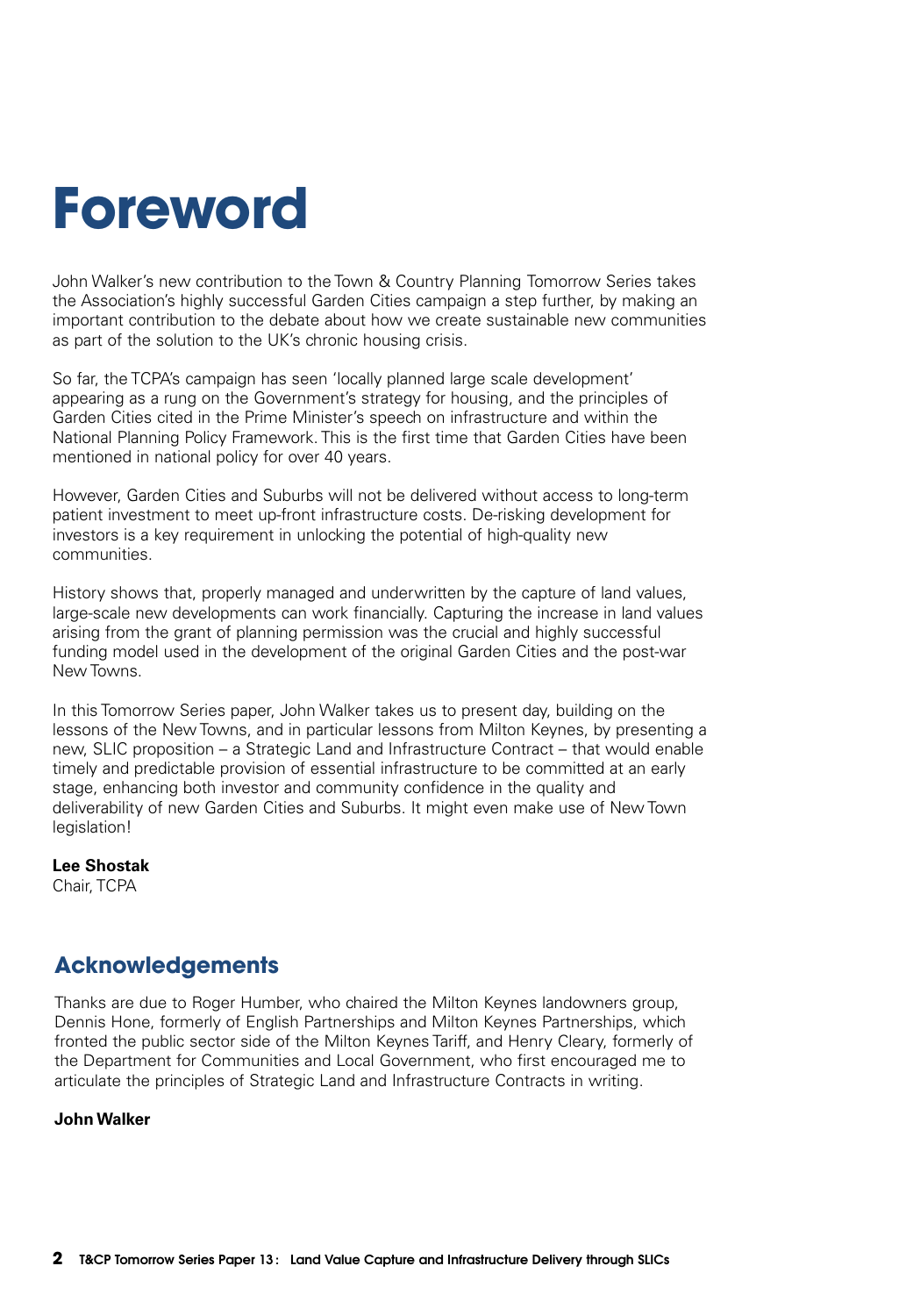

#### **Above**

Key barriers to the delivery of new communities include capturing land value and managing investment risk in the provision of essential hard and soft infrastructure

## **1 Introduction**

The opportunities provided by creating large-scale, high-quality new communities is gaining traction with the Government as it recognises the important role that new Garden Cities and Suburbs can play in meeting housing need, promoting quality of life, and creating jobs. With the increasing recognition of, and strong references to, Garden City principles emerging in the Coalition Government's policies,<sup>1</sup> it is worth re-examining how land values and new partnerships can best be used for the long-term benefit of these new communities.

The recent TCPA report *Creating Garden Cities and Suburbs Today* <sup>2</sup> highlighted a number of key barriers to the delivery of new communities, including the capture of land value and the management of investment risk in the provision of essential hard and soft infrastructure.

The Garden Cities and the New Towns (and in particular the experience at Milton Keynes) together represent one the most effective examples of largescale and rapid growth in the UK, with annual rates of housing growth in Milton Keynes of between 2,000 and 3,000 being matched by the development land value capture and voluntary land pooling

of infrastructure, facilities and employment opportunities over a period of several decades. This Tomorrow Series paper is based lessons learnt from the author's extensive experience gained in a number of previous roles, including Chief Executive of the Commission for New Towns, Chairman of the Central Milton Keynes Board, and Chairman of the Milton Keynes and South Midlands (MKSM) Infrastructure Funding Sub-Group.

The central aim of this paper is to propose answers to two key questions:

- How do we secure the resources for necessary infrastructure and how can we ensure that infrastructure is provided when needed?
- What can we do that is different from what we traditionally have done?

In answering these questions, the paper builds on the experience gained at Milton Keynes during its Development Corporation period (1970-1999) and during the early 2000s, when the concept of Strategic Land and Infrastructure Contracts between landowners/developers, local authorities and government agencies was first developed. The paper suggests some simple guidance for local authorities and landowners/developers that could help them to secure the delivery of strategic infrastructure using land value capture and voluntary land pooling.

```
www.tcpa.org.uk/data/files/Creating_Garden_Cities_and_Suburbs_Today.pdf
```
<sup>1</sup> *National Planning Policy Framework*. Department for Communities and Local Government, Mar. 2012, para. 52.

www.communities.gov.uk/documents/planningandbuilding/pdf/2116950.pdf 2 Creating Garden Cities and Suburbs Today: Policies, Practices, Partnerships and Model Approaches – A Report of the Garden *Cities and Suburbs Expert Group*. TCPA, May 2012.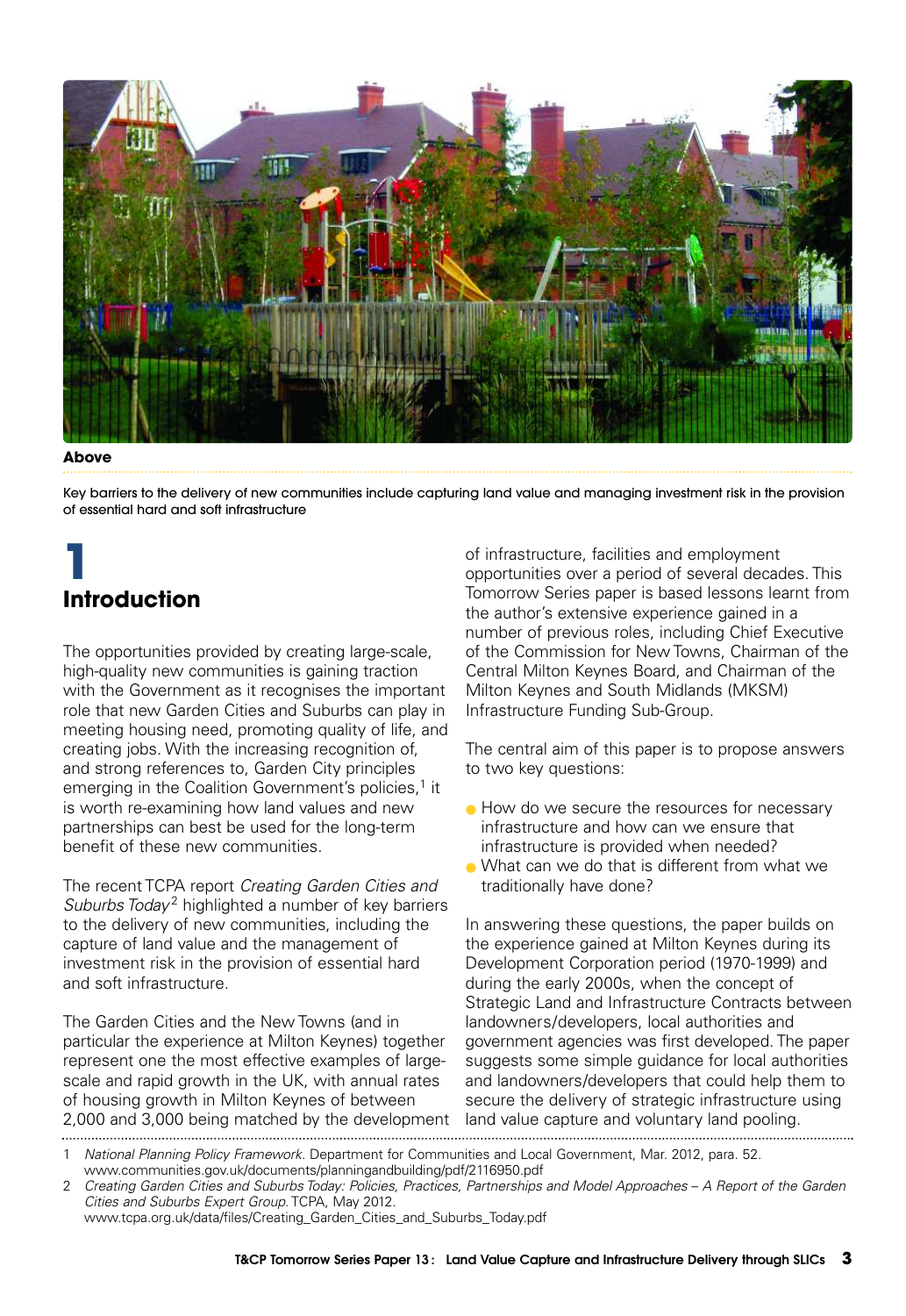## **2 What is a SLIC?**

A Strategic Land and Infrastructure Contract (SLIC) links the delivery of strategic, as well as local infrastructure to the contribution of funds from landowners/developers. These contributions supplement, rather than replace, central and local government funding, which would itself be subject to greater certainty than is normally the case. They make it possible to secure interim funding on better terms by de-risking investment – and thereby enable timely and predictable provision of essential infrastructure at an early stage, thus enhancing general investor and public confidence in the quality and deliverability of growth.

The process seeks to build virtuous cycles by asking each partner to strengthen their commitment at an early stage in exchange for similar action by each of the others. While it will be impossible to achieve firm binding legal commitments to all the necessary funding up-front, the public sector partners would find ways to commit more than is usually the case, including using best endeavours to find sources of funds over a period of time in exchange for binding 'tariff'-type commitments from landowners. In other words, the process seeks to build trust, confidence and commitment between the various public and private partners who want to see the scheme delivered.

The contractual relationship could be between, on the one hand, the infrastructure providers and, on the other, the landowner(s) that controlled a substantial and separately developable parcel of land. However, it may be preferable for the local authority (where it has the capacity to do so) or another relevant delivery agency, such as the Homes and Communities Agency (HCA), to act as a contractual negotiator, partner (if they also own land) and banker to each of the above in brokering mirror-image contracts. A final option might be a locally based and controlled version of a New Town Development Corporation, which is discussed in greater detail at the end of this paper.

The Milton Keynes Tariff, agreed in 2004, was essentially a SLIC, in which landowners pledged contributions at a set rate per house or square metre of commercial floorspace in exchange for meaningful promises by the local authority and the HCA (then English Partnerships) to find the matching funds needed to deliver the agreed total

infrastructure package for around 18,000 homes. In legal terms, it took the form of a large Section 106 agreement. As a result of the pledges made by landowners and the local authority, the HCA was able to secure interim funding from the Treasury, which could see that most of the risks that might prevent repayment of their loan had already been addressed. In the current climate, that may look unlikely to be repeated in full, although there are compelling arguments about the public benefit that would result from up-front investment by government. If part of the cash flow funding came from HM Treasury, this would reduce the risks perceived by private funders and make their participation both more likely and on better terms.

Public sector landowners should be involved wherever possible, through existing ownerships or through acquisition of key sites. This will encourage private sector involvement and could be useful if the landowners jointly attempted to raise additional funds beyond their own resources.

At a wider geographic scale, the experience in the Milton Keynes and South Midlands Growth Area was that some SLIC-type contracts were brokered through the then Regional Growth Area Board, since contributions were needed from landowners from several local authority areas for major infrastructure investments which would be of benefit to all of them. Although Regional Boards no longer exist, similar arrangements could be secured today, possibly through Local Enterprise Partnerships (LEPs). The LEPs are involved in helping to prioritise infrastructure investment, for example through the Growing Places Fund.<sup>3</sup> LEPs could not only make the case for new and expanded villages, towns and cities by linking housing to economic growth and jobs, but they could actively broker contracts between local authorities, government departments and landowners.

### **3 The basic argument for SLICs**

First, land value increase is the only truly new financial resource created by and available to the growth process. All other financial inputs rely on transfers from other programmes or on real increases in total public spending, or are already factored into revenue spending projections. Therefore it is imperative to capture as much of this added land value as possible (and commercially

<sup>3</sup> *Growing Places Fund. Prospectus*. Department for Communities and Local Government, Nov. 2011.

www.communities.gov.uk/publications/regeneration/growingplacesfund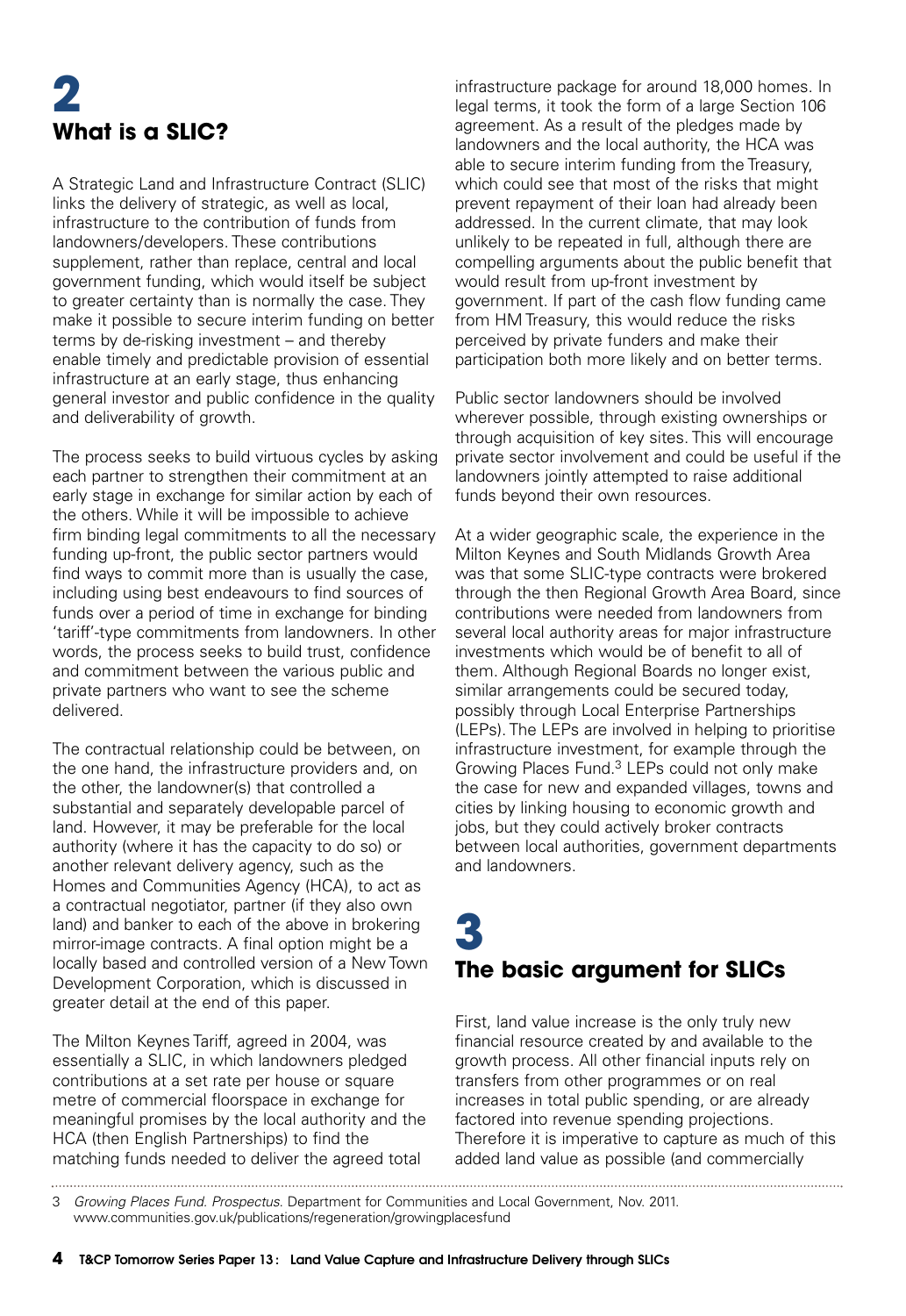viable) in order to use it to support infrastructure provision. This is both morally defensible – much of the value is created by public sector policy decisions – and commercially sensible – development can proceed more rapidly and successfully if it is backed up by adequate and timely infrastructure. Landowners and developers cannot realise the value of their assets unless substantial infrastructure funding is made available.

The 'traditional' approach of capturing value through comprehensive public sector land assembly at 'no scheme' values – used by the New Towns and some Urban Development Corporations (UDCs) – is unlikely to be available on large-scale new schemes given the current funding environment, and

Secondly, multiple fragmented ownerships are highly likely to frustrate and distort the delivery of 'joined-up' sustainable development. They lead to continuing conflicts over planning and infrastructure needs and priorities. The growth achieved in the New Towns and by the UDCs would never have happened if such fragmentation had been allowed to continue. Therefore land ownership in each area identified for large-scale strategic growth should be mapped and analysed, and then steps should be taken to see how this can be 'unified' through voluntary SLICs. Landowners/developers have to be encouraged or persuaded to form alliances that effectively unify adjacent land ownership, including the use of land equalisation arrangements. Where the public sector owns land, this can be used to



**Above**

Land value increase is 'the only truly new financial resource created by and available to the growth process'

therefore needs to be used strategically and sparingly. Site-by-site Section 106 planning obligations are not designed for land value capture, although they do achieve some elements of it by placing the burden of local infrastructure provision on the landowner. However, the use of Section 106 on a site-by-site basis can be clumsy and unpredictable. The Community Infrastructure Levy (CIL) can be seen as more strategic, but the process of arriving at CIL rates is unlikely, on its own, to build sufficient resources or any real sense of confidence that infrastructure will be delivered on a particular site in a timely way. CIL is essentially one element of the MK Tariff (land value contributions), but omits all the others which made it work, such as confidence that infrastructure will be delivered.

lever such agreements. Unified owners can then talk to local planning authorities without narrow interests that skew the arguments towards particular parcels of land, and can come to agreements about overall infrastructure funding (transport, health, rail, hospitals, social housing, schools, parks, community halls, etc.) in advance and in place of site-by-site Section 106 and CIL processes. It seems that CIL may allow for 'Section 106 islands', which could be developed using SLICS.

Local planning authorities could broker a SLIC to secure the delivery of strategic infrastructure by the infrastructure agencies etc., supported by additional funding from landowners. (In the Milton Keynes and South Midlands Growth Area this was supported and driven by the 'Rooker' Board (the Inter-Regional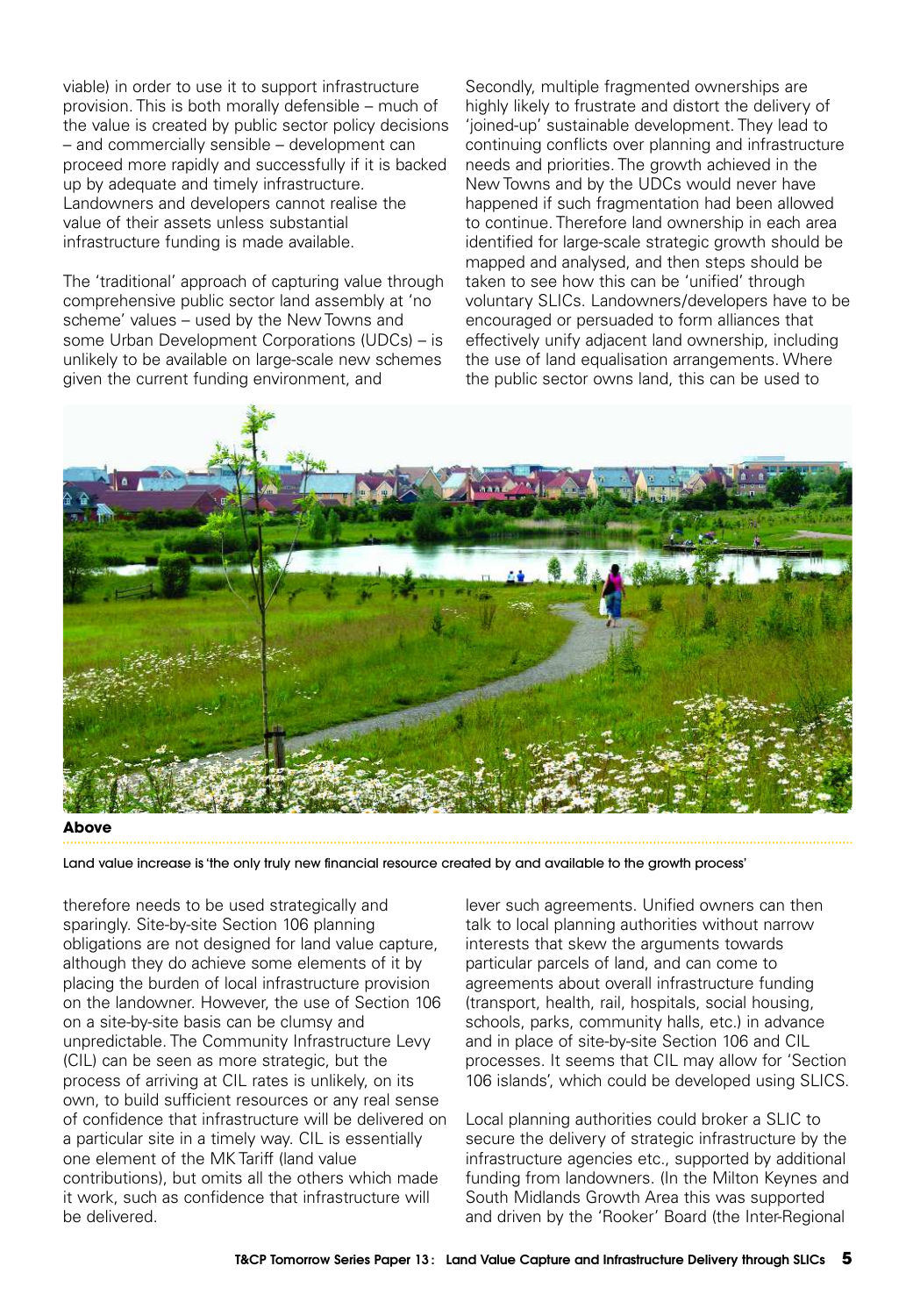Board chaired by Lord Rooker) – and was written into its terms of reference.) The infrastructure agencies etc. would have an opportunity to benefit from these extra contributions only if they accelerated their programmes in line with the growth agenda. Otherwise, agreements lapse. There would need to be assurances that there would be no attempt to open the Section 106 process later with the aim of duplicating these contributions. However, Compulsory Purchase Orders (CPOs) should be available for use if minority landowners refuse to participate and try to ransom the whole development.

Landowners are often asset-rich but cash-poor. This type of arrangement should also improve their ability to raise funds from institutions to cover their cash flow deficit in the early years. This will be particularly so if public sector landholdings are included as part of the security and the public agency(ies) can help to underwrite the funding risk. Unified land ownership should also support higher-quality development, since landowners share a longer-term interest in getting growth in values as development proceeds. The result would be that in each growth area there could be perhaps one or two such strategic contractual



#### **Above**

The premise underlying the SLIC approach is that there is mutual benefit

#### **4 What are the benefits of SLICs?**

A SLIC would oblige the infrastructure providers to deliver specific items to agreed specifications and timescales. It would oblige the landowners/ developers to make an agreed financial contribution to each item at an agreed point in the delivery process. The net effect would be to galvanise the providers, who would benefit from a one-off opportunity to secure their infrastructure at lower cost; and to give the landowners/developers greater confidence in the growth process and their ability to exploit their landholdings in a profitable way.

arrangements, giving a predictable flow of private and public sector funds for specific infrastructure schemes.

## **5 What are the dangers?**

A SLIC could be seen as creating a local cartel. The way in which land would be made available to the market, including pace and transparency, must be determined at the same time as the SLIC, and must satisfy concerns about land-banking, over-supply, profiteering and above all public legitimacy. In the past, public sector Development Corporations dealt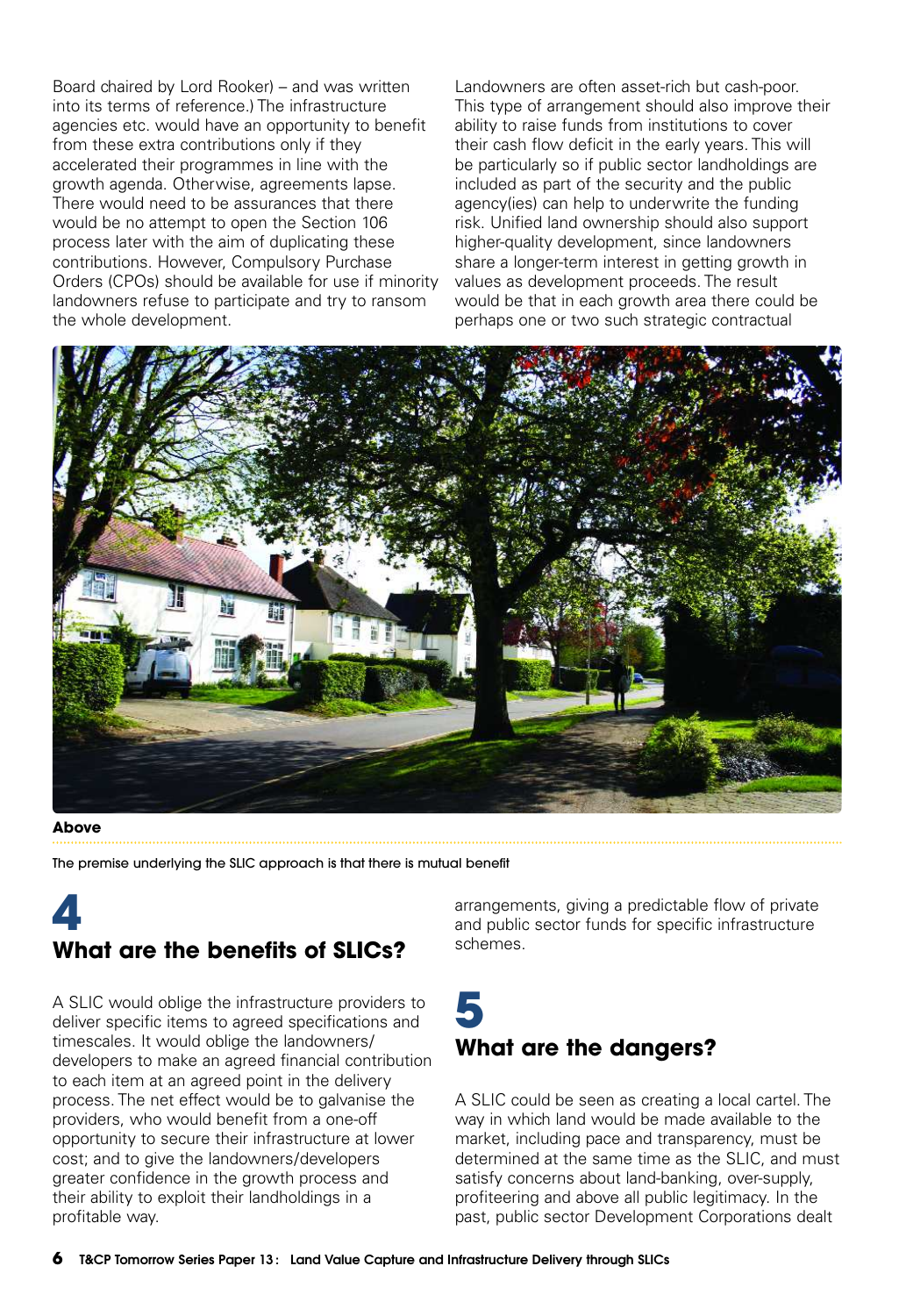with this situation in a defensible and constructive manner by openly assessing and agreeing the level of market demand at regular intervals. This experience should be recycled into the way that local authorities use SLICs.

## **6 What if the landowners don't co-operate?**

Landowners and developers in areas identified for large-scale growth should be incentivised to think and act strategically so that they get the benefit of reduced development risk and the local community gets the benefits of an earlier commitment to a greater share of their increased land values. The premise underlying this approach is that there is this mutual benefit. However, if the carrot is to be a sufficient incentive, it will have to be accompanied by a visible stick! The use of CPOs must be regarded from the start as a real and acceptable option to remove landowners whose intransigence could frustrate delivery of sustainable growth. This should be introduced at an early stage of discussion with the private sector.

#### **7 What can the Government do to encourage the take-up of SLICs?**

The Government could consider giving this approach further support and recognition as a valuable tool for delivering large-scale locally planned development. It could prioritise future allocations of mainstream funding programmes, and any future rounds of the Growing Places Fund, in areas that have made real progress towards forming such Strategic Land and Infrastructure Contracts. It should also look into ways of giving greater confidence about mediumterm funding allocations for large-scale projects, on condition that delivery in the short term was as promised.

In two-tier areas where development crosses local planning authority boundaries, County Councils, or wherever they exist Local Enterprise Partnerships, could be encouraged to co-ordinate the provision of SLICs, taking the overview of strategic infrastructure requirements. The Government could support longer timescales for local authority infrastructure plans and Local Plans that will facilitate the emergence of more satisfactory visions and infrastructure solutions for sustainable communities.

The Government could also consider using the HCA as a source of relevant expertise to help broker SLICs in areas where local authorities lack the relevant skills.

To assist with capacity, skills and knowledge issues, thus promoting a rapid learning curve, it will be essential to ensure that experience gained in one area is available in others.

**8**

#### **And finally – why not use a tried and proven form of organisation to oversee the delivery of SLICs?**

SLICs need brokers. They also need 'ringmasters' who take responsibility for actual delivery and management of the agreements once they are in place, and they need contractual partners. As stated above, there are several options for whom the contracts could involve. Careful consideration is necessary, as this will have an impact on the confidence with which the investors and developers view the particular SLIC arrangement.

New Town Development Corporations (NTDCs) were purpose-designed to deliver large-scale joinedup development, and did so very effectively for over 40 years. The Act under which they were created still exists, but has not been used in recent times. Two principal reasons for this are:

- NTDCs are seen as agents of central government, imposed on local areas and denuding local authorities of their normal rights and planning powers.
- They were funded by central government loans (which, in fact, were repaid with interest 40 years early, leaving HM Treasury with a healthy surplus of over £1 billion of remaining assets, which have been used to part-fund the programmes of English Partnerships/the HCA ever since).

The first of these points could be overcome if the Government could find a way of allowing local authorities to create and effectively own NTDCs, appointing their boards and providing their operating brief. The second problem, of funding, could be overcome if the SLICs approach was adopted, although some interim finance from central government would still make good sense and, on previous evidence, would provide a good investment for the taxpayer. The locally based NTDC could become the contractual partner for landowners and for infrastructure providers,